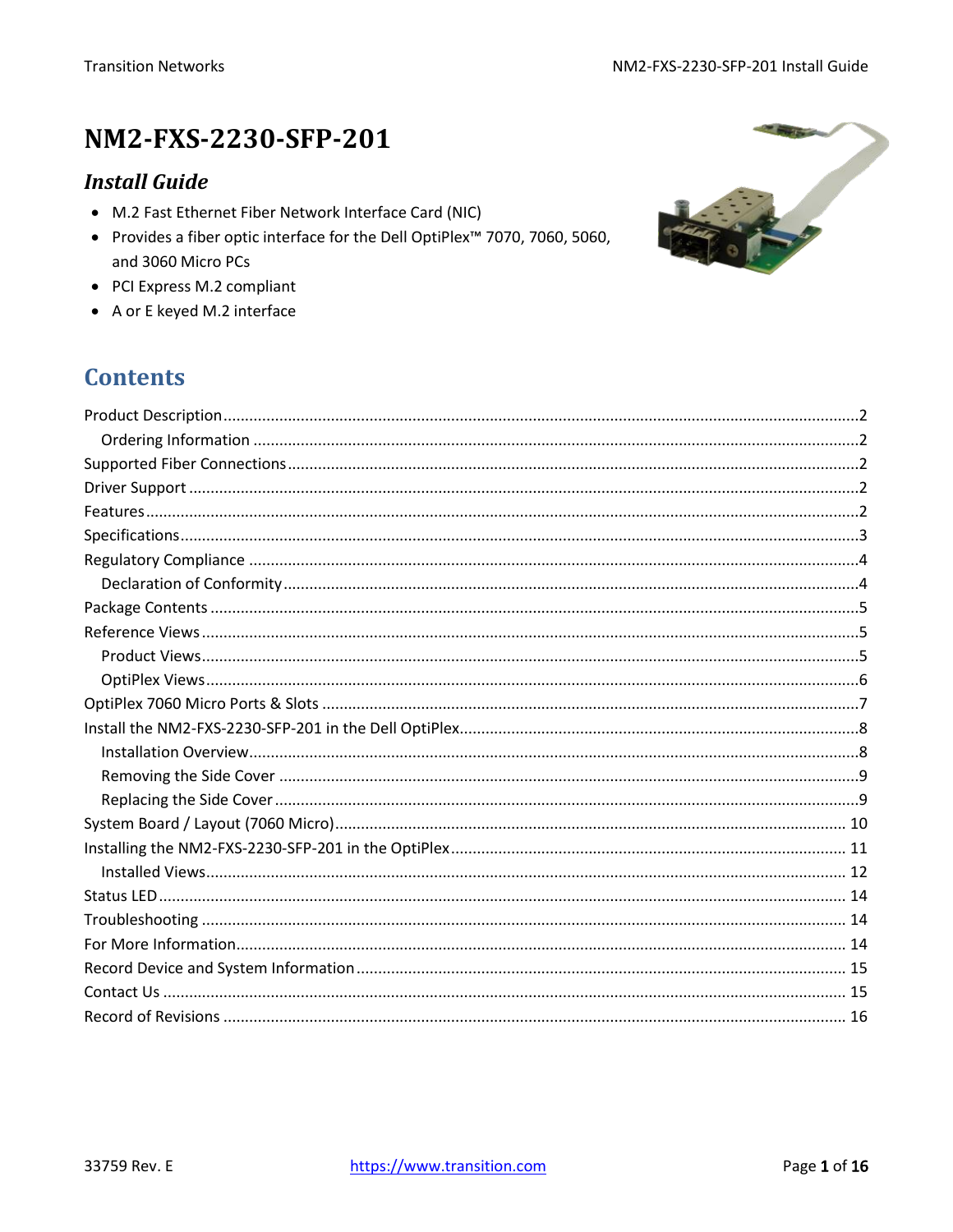# <span id="page-1-0"></span>**Product Description**

Transition Networks NM2-FXS-2230-SFP-201 M.2 Fast Ethernet Fiber Network Interface Cards (NICs) provide a fiber optic interface for the Dell OptiPlex™ 7070, 7060, 5060, and 3060 Micro PCs. The NM2-FXS-2230-SFP-201 consists of an M.2 NIC that installs into the OptiPlex PC's M.2 "A or E keyed" interface, a fiber optic adapter that installs into the OptiPlex Micro PC's Option port, and a 20-pin Flat Flex Cable (FFC) that connects the NIC to the fiber adapter. The NICs are electro-mechanically designed to be compatible (fit, form, function) with the Dell OptiPlex Micro PCs using the M.2 (E Key) slot.

M.2 is a specification for internally mounted computer expansion cards and associated connectors. Desktop PCs are being replaced by smaller computing devices (such as Thin Clients, Micro PCs, Ultrabooks, and Tablets) which typically have internal M.2 interfaces but do not have PCI or PCIe slots. Many users still need fiber Ethernet access, and without the external PCIe slot, there is no standard fiber interface on these devices.

See the Dell OptiPlex manual for important notes, cautions, and warnings. Read the section "Before working inside your computer" before proceeding.

### <span id="page-1-1"></span>**Ordering Information**

| <b>SKU</b>           | <b>Description</b>                                                                                          |
|----------------------|-------------------------------------------------------------------------------------------------------------|
| NM2-FXS-2230-SFP-201 | M.2 Fast Ethernet Fiber NIC. M.2 NIC, 100Base-FX; 100Base-FX to SGMII SFP<br>media converter (SFP included) |

### <span id="page-1-2"></span>**Supported Fiber Connections**

100BASE-SGMII, SFP Slot

# <span id="page-1-3"></span>**Driver Support**

Windows 10, 8.1, 8, and 7 (32 and 64 bit); Linux

### <span id="page-1-4"></span>**Features**

- IEEE 802.3-2012 compliant
- PCI Express M.2 compliant (3.3V)
- Full Duplex
- IPv6 Capable
- A or E keyed M.2 interface
- Supports UEFI
- Jumbo frame support 9014 bytes
- PXE Boot support
- Flow control
- Wake on LAN (WOL)
- Smart Load Balancing (SLB)
- TCP Segmentation Offload (TSO)
- Message Signaled Interrupts (MSI)
- Extended Message-Signaled Interrupts (MSI-X)
- LACP support (Teaming)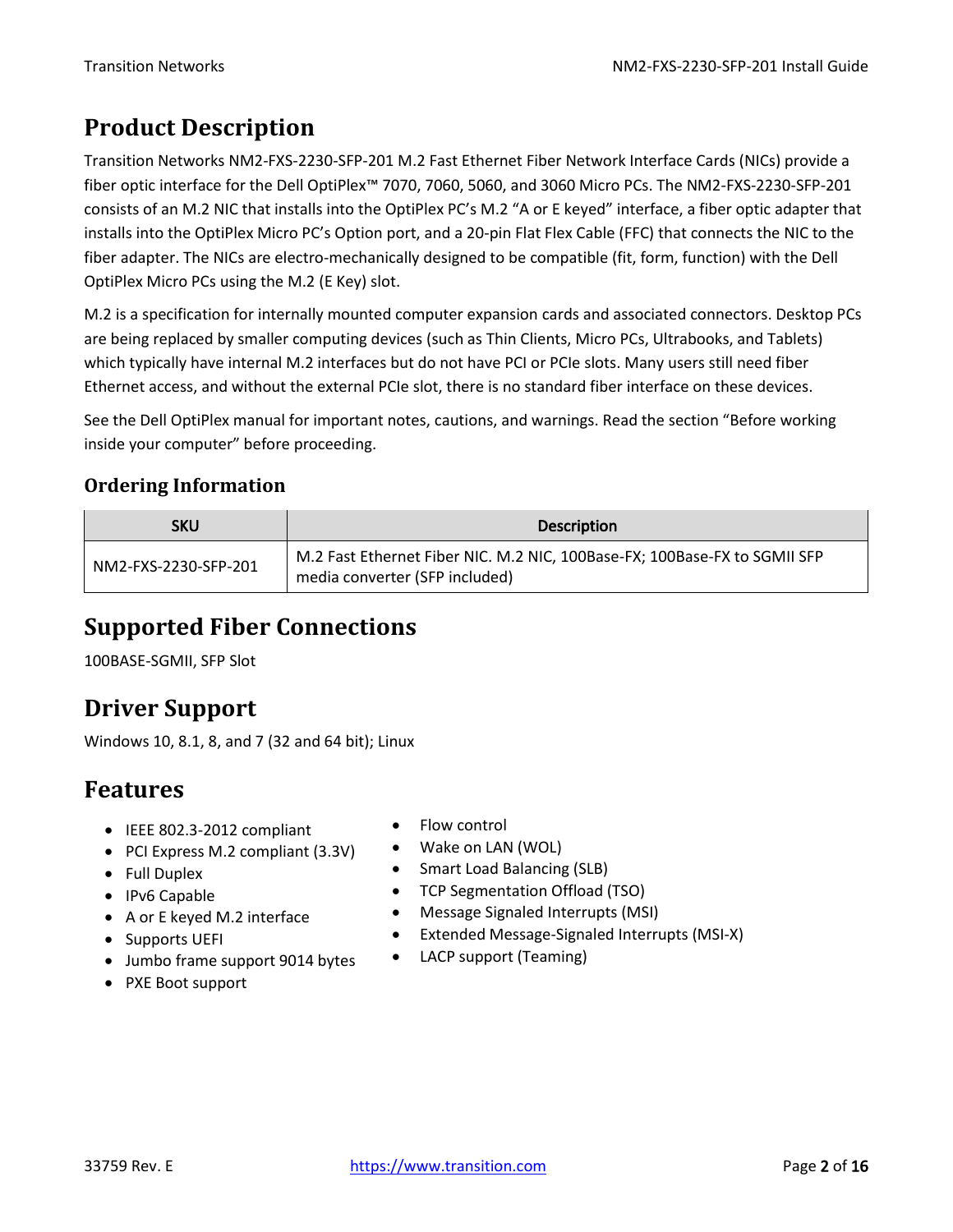### <span id="page-2-0"></span>**Specifications**

- Standards: IEEE 802.3-2012
- Bus Slot: M.2 '2230-D4-A-E'
- Data Rate: NM2-FXS-2230-SFP-201 = 100Mbps (full duplex only)
- Max Frame Size: 9014 bytes
- Status LEDs: LINK/ACT ON = Link, Flashing = Activity
- Dimensions (M.2 NIC) 2230-D4-A-E
	- o Width: 0.87" [22 mm]
	- o Depth: 1.18" [30 mm]
	- o Height: 0.12" [3.08 mm]
- Dimensions (Fiber Interface) Width: 1.65" [42 mm]
	- o Depth: 2.05" [52 mm]
	- o Height: 0.51" [13 mm]
- Dimensions (FFC Cable) Length: 2.99" [76 mm]
- Power Consumption (SFP): 120mA @ 3.3V (0.4 Watts typical without SFP module)
- Power Source M.2 interface connector: 3.3V (Refer to table 41 of M.2 Specification)
- Environment:
	- o Operating Temp: 0°C to +45°C
	- o Storage Temp: -40°C to 85°C
	- o Humidity: 5% to 95% (non-condensing)
	- $\circ$  Altitude:  $0 10,000$  ft.
- Weight: 0.1 lbs. [0.05 kg]
- Warranty: Lifetime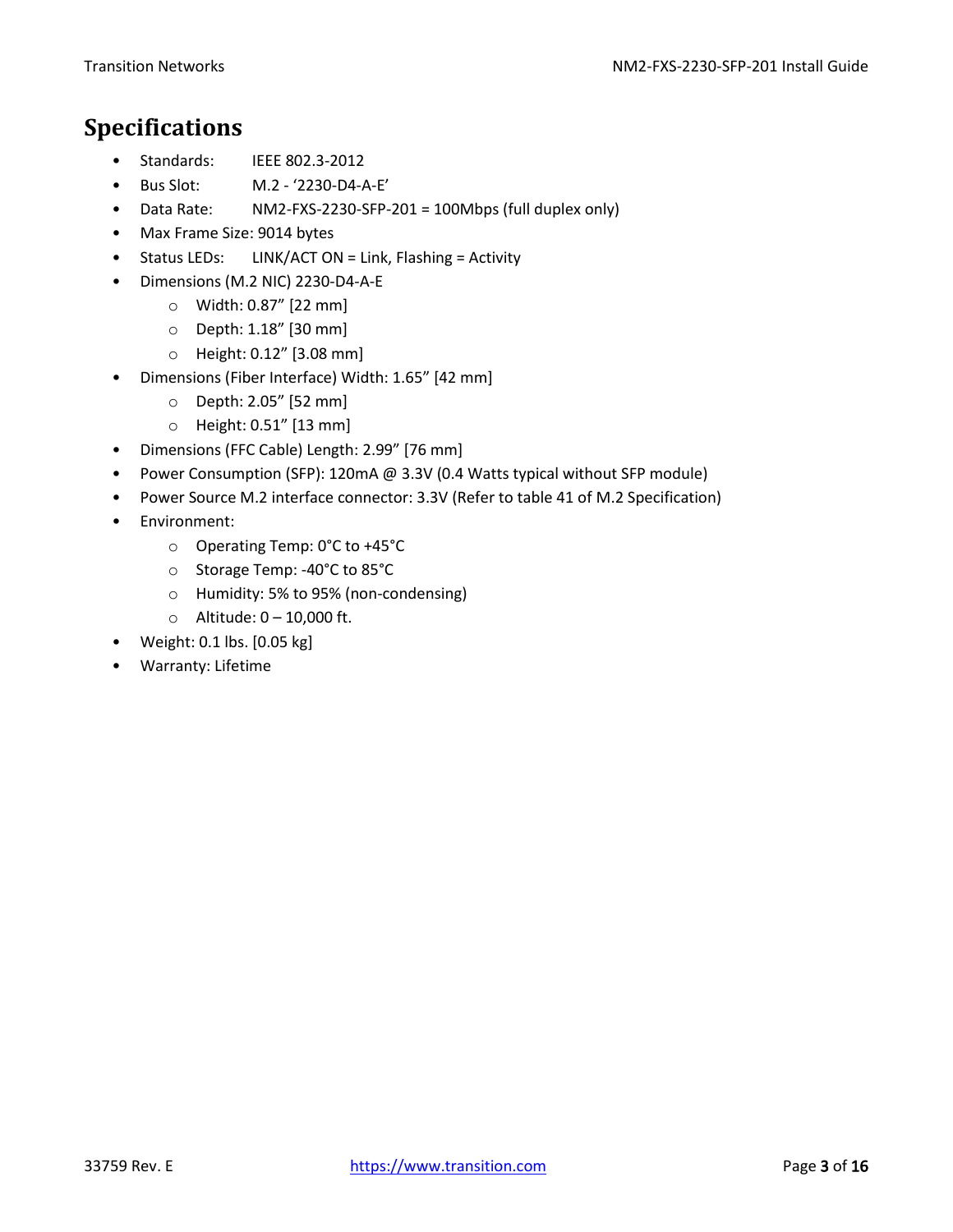### <span id="page-3-0"></span>**Regulatory Compliance**

Note: Modification of NIC voids regulatory agency compliance.

Compliance: CE Mark; Emissions: EN55032, FCC Part 15 Class A; Immunity: EN55024

Emissions: EN 55032: 2012/AC: 2013; AS/NZS CISPR 32: 2013; VCCI V-3/2015.04; ICES-003, Issue 6: 2016; FCC Part 15 Subpart B.

Immunity: EN 55024: 2010 (EN 61000-4-2: 2009; EN 61000-4-3: 2006 + A1: 2008 + A2: 2010; EN 61000-4-4: 2004 + AC: 2006 + A1: 2010; EN 61000-4-5: 2006; EN 61000-4-6: 2009; EN 61000-4-8: 2010; EN 61000-4-11: 2004).

#### <span id="page-3-1"></span>**Declaration of Conformity**

| <b>Declaration of Conformity</b>                                                                                                                                                                             |             |                                                                                     |                                           |        |
|--------------------------------------------------------------------------------------------------------------------------------------------------------------------------------------------------------------|-------------|-------------------------------------------------------------------------------------|-------------------------------------------|--------|
|                                                                                                                                                                                                              |             | Transition Networks, Inc.<br>Manufacture's Name                                     |                                           |        |
|                                                                                                                                                                                                              |             | 10900 Red Circle Drive, Minnetonka, Minnesota 55343 U.S.A.<br>Manufacture's Address |                                           |        |
| Declares that the products:                                                                                                                                                                                  |             |                                                                                     |                                           |        |
| <b>NM2-FXS-2230-SFP-201</b>                                                                                                                                                                                  |             |                                                                                     |                                           |        |
| Conforms to the following Product Regulations:                                                                                                                                                               |             |                                                                                     |                                           |        |
| EN 55032: 2012/AC: 2013: AS/NZS CISPR 32: 2013: VCCI V-3/2015.04: ICES-003. Issue 6: 2016: FCC Part 15 Class B.                                                                                              |             |                                                                                     |                                           |        |
| EN 55024: 2010 (EN 61000-4-2: 2009; EN 61000-4-3: 2006 + A1: 2008 + A2: 2010; EN 61000-4-4: 2004 + AC: 2006 + A1: 2010; EN<br>61000-4-5: 2006: EN 61000-4-6: 2009: EN 61000-4-8: 2010: EN 61000-4-11: 2004). |             |                                                                                     |                                           |        |
| With the technical construction on file at the above address, this product carries the                                                                                                                       |             |                                                                                     |                                           |        |
| <b>CE Mark</b>                                                                                                                                                                                               |             |                                                                                     |                                           |        |
| I, the undersigned, hereby declare that the equipment specified above conforms to the above Directive(s) and Standards(s).                                                                                   |             |                                                                                     |                                           |        |
| Minnetonka, Minnesota                                                                                                                                                                                        | Jan 23.2020 | Stephen anderson                                                                    |                                           |        |
| Place                                                                                                                                                                                                        | Date        |                                                                                     |                                           |        |
|                                                                                                                                                                                                              |             | Stephen Anderson<br>Full Name                                                       | Vice President of Engineering<br>Position | 28141B |

High Risk Activities Disclaimer: Components, units, or third-party products used in the product described herein are NOT fault-tolerant and are NOT designed, manufactured, or intended for use as on-line control equipment in the following hazardous environments requiring fail-safe controls: the operation of Nuclear Facilities, Aircraft Navigation or Aircraft Communication Systems, Air Traffic Control, Life Support, or Weapons Systems ("High Risk Activities"). Transition Networks and its supplier(s) specifically disclaim any expressed or implied warranty of fitness for such High Risk Activities.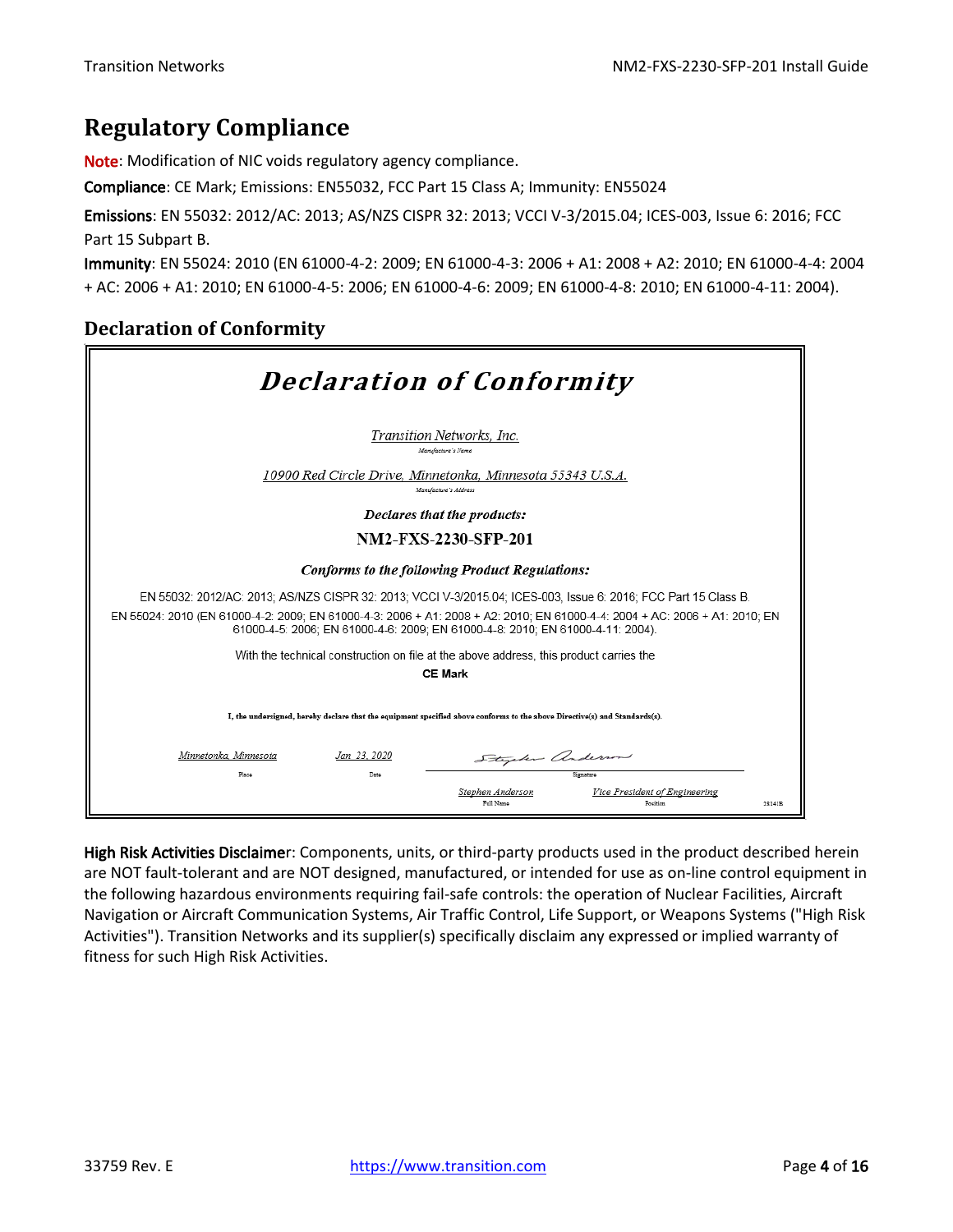# <span id="page-4-0"></span>**Package Contents**

Verify that you have received the following items. Contact your sales representative if any item is missing. Please save the packaging for possible future use.

- □ One NM2-FXS-2230-SFP-201 M.2 NIC PCB attached to FFC Cable and one fiber optic adapter board in anti-static pouches.
- □ Parts in a 4x6 baggie (1 each): #4 Flat Head Screw, #4 Nylon Washer, #6 Black SEMS Screw.
- □ One NM2-FXS-2230-SFP-201 Install Guide (this document).
- □ One Product Support Postcard.

## <span id="page-4-1"></span>**Reference Views**

### <span id="page-4-2"></span>**Product Views**

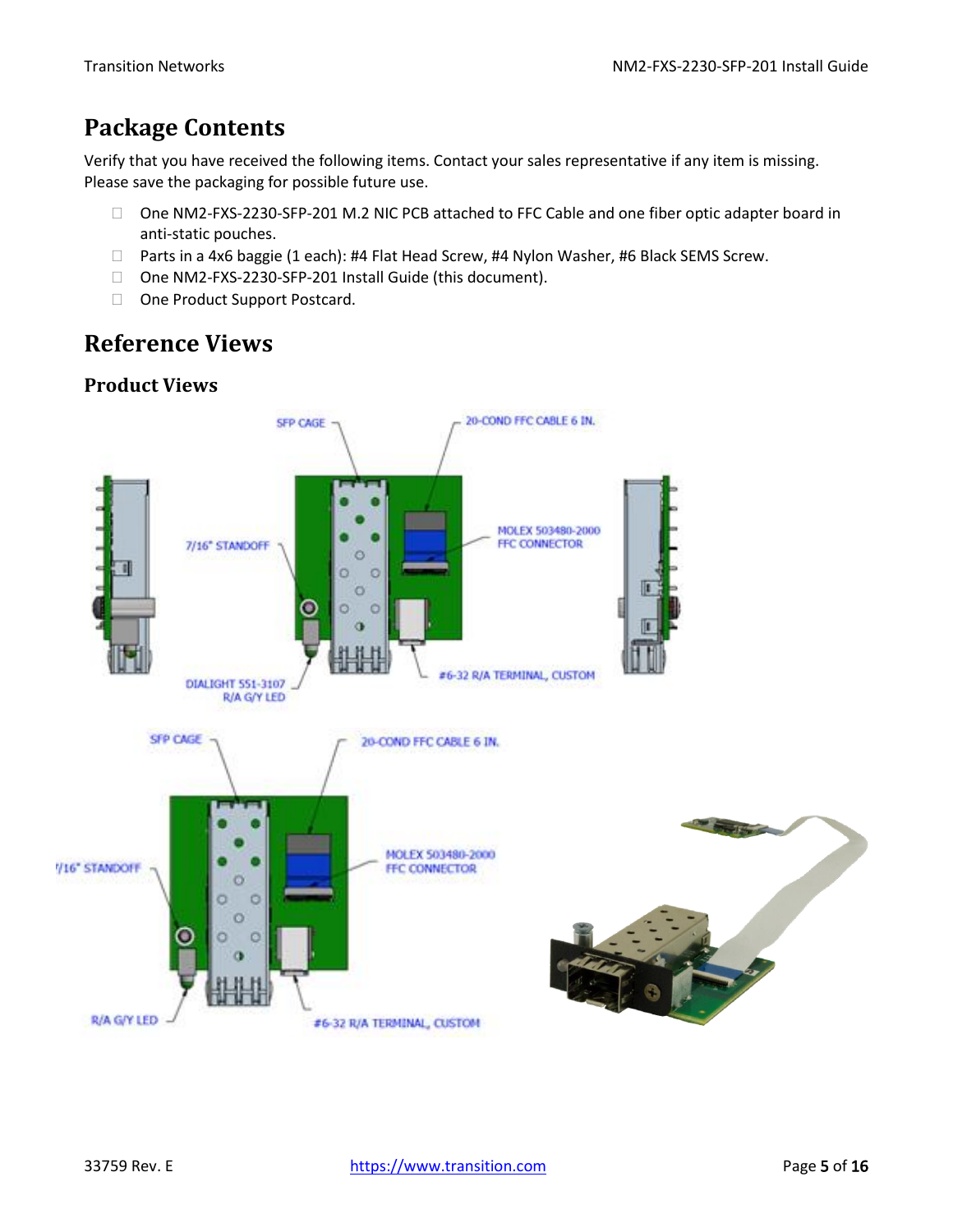### <span id="page-5-0"></span>**OptiPlex Views**







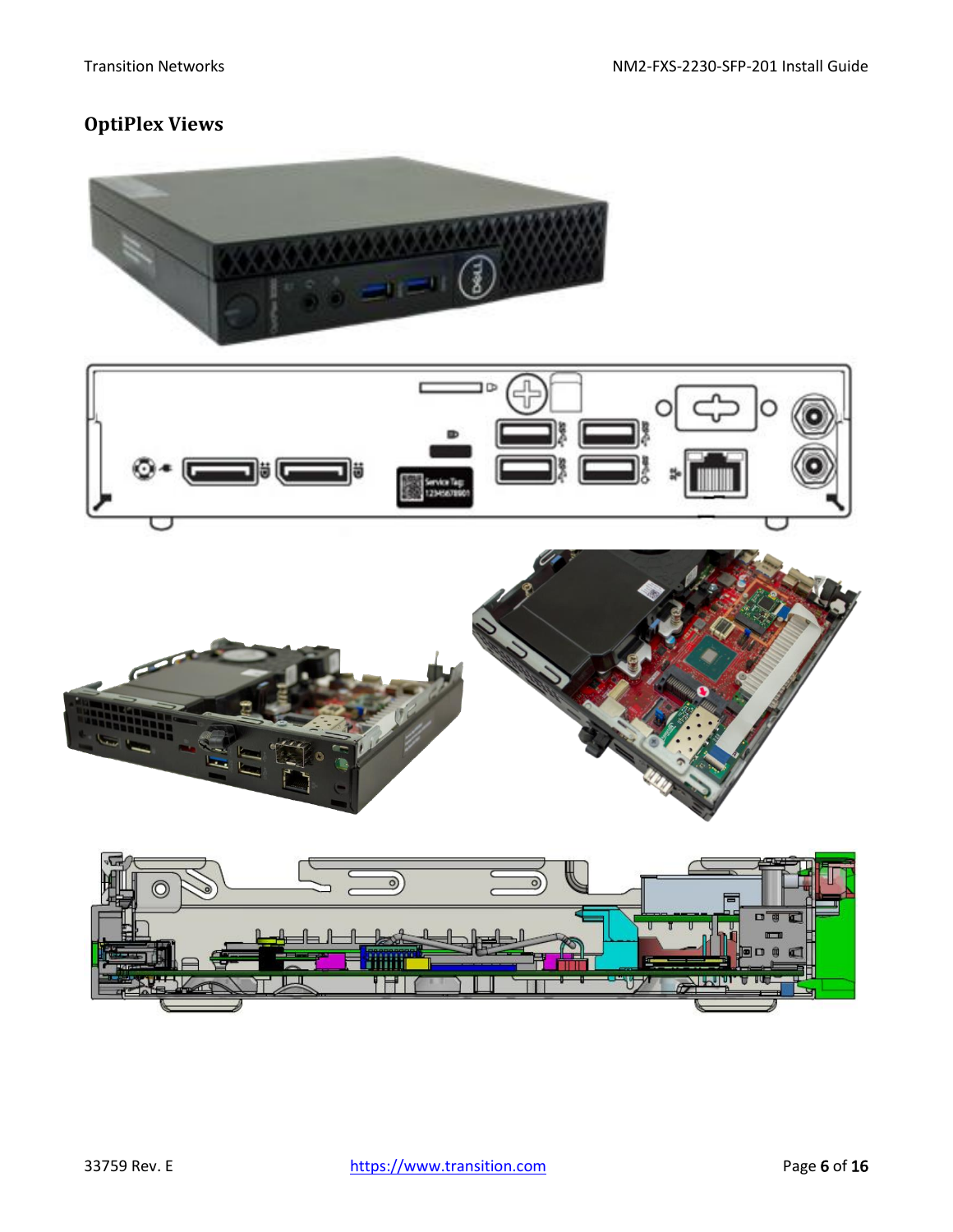### <span id="page-6-0"></span>**OptiPlex 7060 Micro Ports & Slots**

Dell OptiPlex 7060 Micro Front View: 1. Power button and power light. 2. Hard drive activity light. 3. Headset/Universal audio jack port. 4. Line-out port. 5. USB 3.1 Gen 2 Type-C port with PowerShare. 6. USB 3.1 Gen 1 port with PowerShare.



Dell OptiPlex 7060 Micro Back View: 1. External antenna connectors (2) (optional). 2. DisplayPort/VGA/HDMI 2.0b/DP/USB Type-C alt mode (optional). 3. USB 3.1 Gen 1ports (3). 4. Cable holder. 5. Padlock ring. 6. Network port. 7. USB 3.1 Gen 1 port (supports Smart Power On). 8. Service tag. 9. Kensington security cable slot. 10. DisplayPorts (2). 11. Power connector port.

Dell Support for OptiPlex 7060[: Diagnostics,](http://www.dell.com/support/home/us/en/04/product-support/product/optiplex-7060-desktop/diagnose) [Support topics & articles,](http://www.dell.com/support/home/us/en/04/product-support/product/optiplex-7060-desktop/research) [Drivers & downloads,](http://www.dell.com/support/home/us/en/04/product-support/product/optiplex-7060-desktop/drivers) [Manuals &](http://www.dell.com/support/home/us/en/04/product-support/product/optiplex-7060-desktop/manuals)  [documents,](http://www.dell.com/support/home/us/en/04/product-support/product/optiplex-7060-desktop/manuals) [System configuration,](http://www.dell.com/support/home/us/en/04/product-support/product/optiplex-7060-desktop/configuration) an[d Parts & accessories.](http://www.dell.com/support/home/us/en/04/product-support/product/optiplex-7060-desktop/upgrade)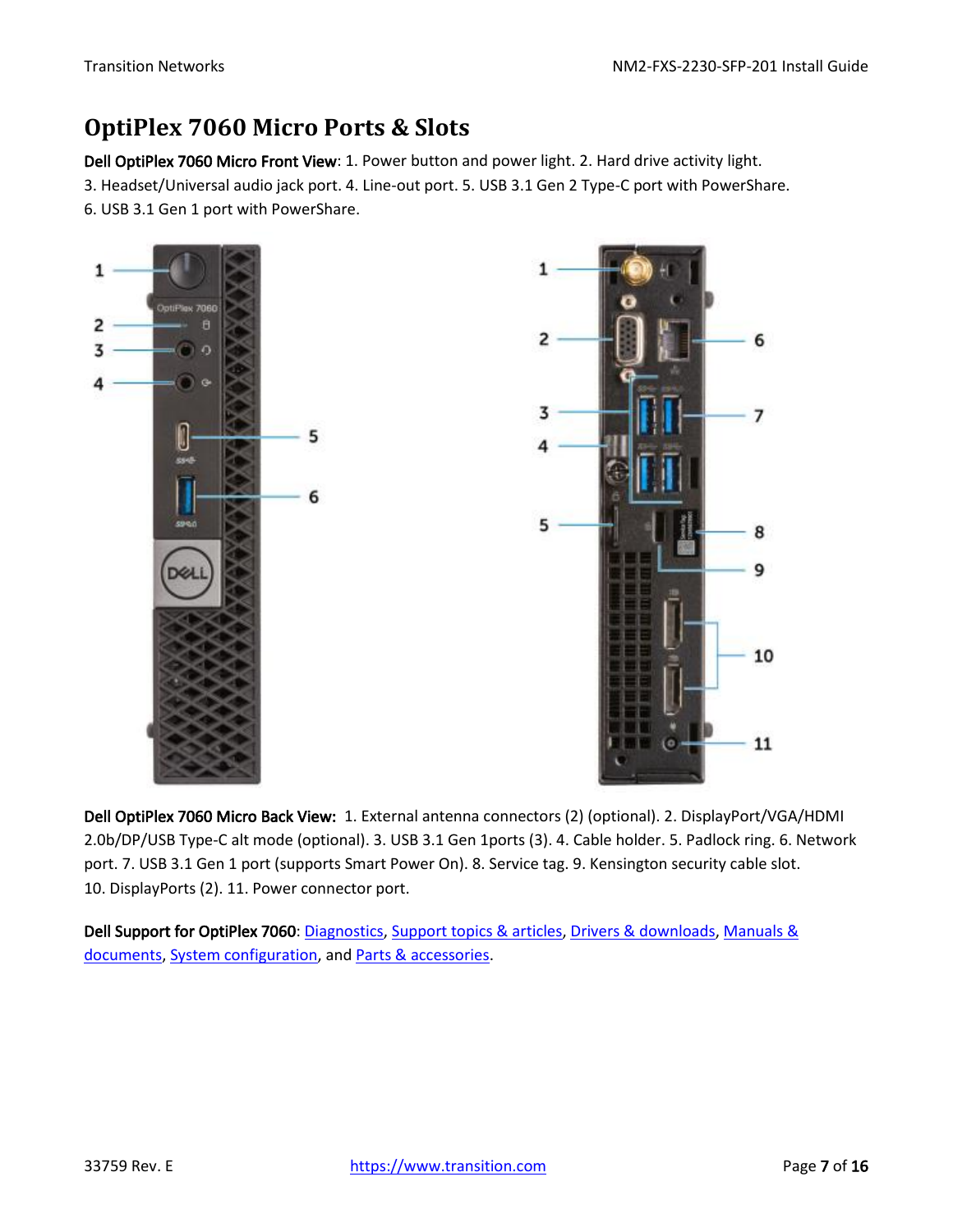### <span id="page-7-0"></span>**Install the NM2-FXS-2230-SFP-201 in the Dell OptiPlex**

The NM2-FXS-2230-SFP-201 is designed to install in the Dell OptiPlex™ 7070, 7060, 5060, and 3060 Micro PCs.

Caution: Only qualified persons should install the NIC. Failure to observe this caution could result in poor performance or damage to the equipment. Before installing the NIC, review the Pre-Installation Checklist and Safety Precautions below.

Caution: Wear a grounding device and observe electrostatic discharge precautions when installing the NIC in a system. Failure to observe this caution could result in damage to the NIC. Before installing the NIC, review the Pre-Installation Checklist and Safety Precautions below. Before installing the NIC, ensure that system power is OFF, the power cord is unplugged from the power outlet, and that proper electrical grounding procedure has been followed.

Warning: High voltage inside the system may present a safety hazard. Make sure that the system power is off before removing the cover. Unplug and disconnect the PC and then wait for 15-20 seconds before plugging the NIC into the PC. When removing the NIC, unplug the Ethernet cable before removing the PC cover.

Note: Refer to the Notes, Cautions, and Warnings in the Dell OptiPlex 7060 Service Manual. See Manuals & [documents](http://www.dell.com/support/home/us/en/04/product-support/product/optiplex-7060-desktop/manuals) for details.

Class I Laser Compliance: This product has been tested and found to comply with the limits for FDA Class I laser for IEC60825, EN60825, and 21CFR1040 specifications. Warning: Visible and invisible laser radiation when open. DO NOT stare into laser beam or view directly with optical instruments. Failure to observe this warning could result in damage to your eyes or blindness.

### <span id="page-7-1"></span>**Installation Overview**

Before installing your NIC, review the preceding sections, and then do the following:

- 1. Verify that your system is using the latest BIOS.
- 2. If you download the driver software, record the path where you saved the downloads.
- 3. If your system is active, shut it down. Do not install the NIC until system power is completely removed. When system shutdown is complete, power OFF and unplug your system.
- 4. Holding the NIC by the edges, remove it from its shipping package and place it on an antistatic surface.
- 5. Check the NIC for signs of damage, particularly on the PCB edge connector. Caution: Never attempt to install a damaged NIC card. If the NIC is damaged, report it to Transition Networks.
- 6. Remove the OptiPlex Side Cover. See Removing the Side Cover below.
- 7. Gently remove the OptiPlex HDD.
- 8. Remove the OptiPlex 15-Pin DSUB Knockout.
- 9. Insert the M.2 NIC into the OptiPlex Micro PC's M.2 "A or E keyed" interface. See "[Installation Overview](#page-7-1)" on page [8.](#page-7-1)
- 10. Insert the fiber optic adapter into the OptiPlex Micro PC Option port. See "[Installation Overview](#page-7-1)" on page [8.](#page-7-1)
- 11. Replace the OptiPlex HDD.
- 12. Replace the OptiPlex Side Cover.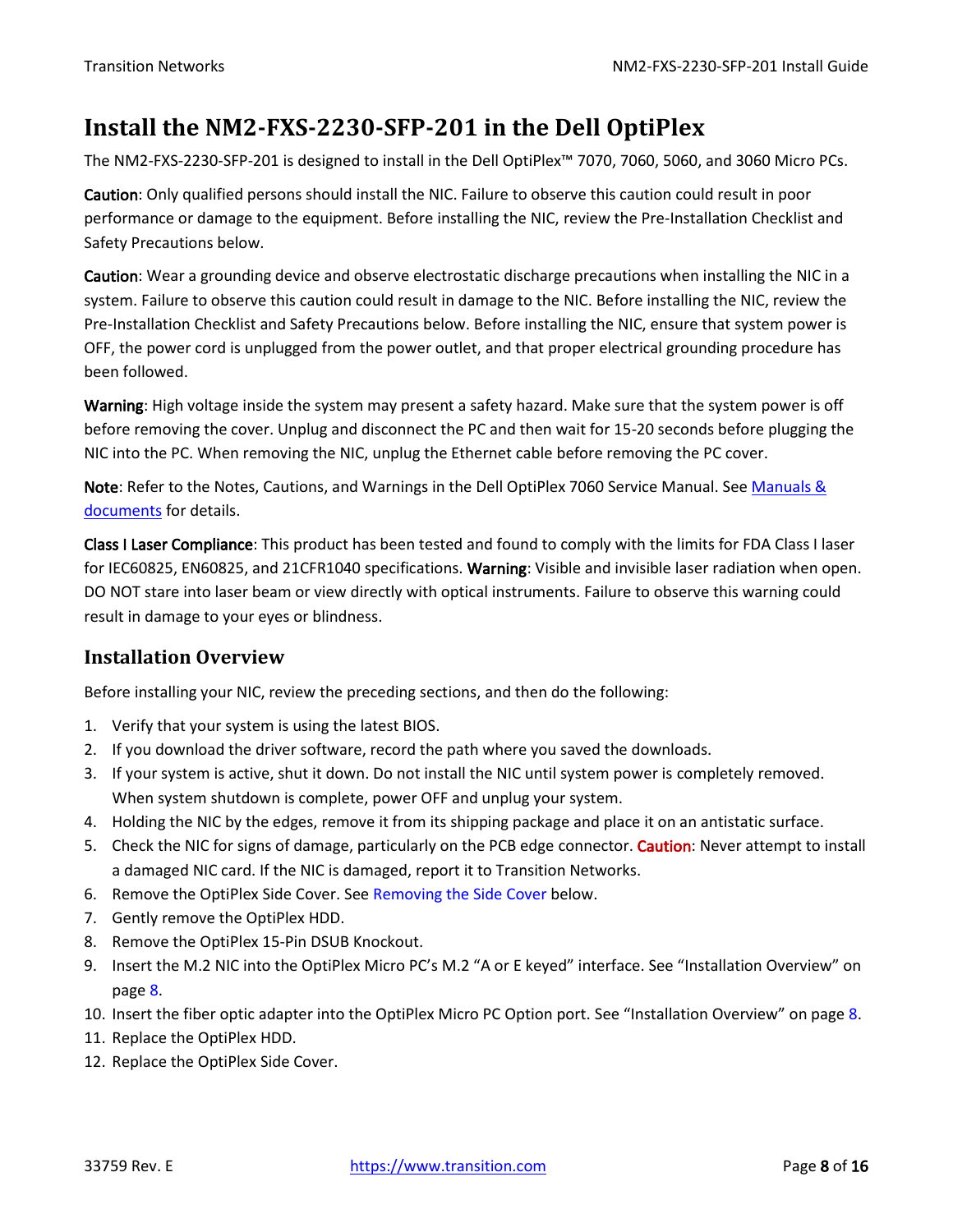#### <span id="page-8-0"></span>**Removing the Side Cover**

- 1. Follow the procedure in "Before working inside your computer".
- 2. To remove the cover:
	- a) Slide the release latch on the back side of the system until it gives a click sound to unlock the side cover [1].
	- b) Slide and lift the side cover from the system [2].



### <span id="page-8-1"></span>**Replacing the Side Cover**

- 1. Place the cover on the system and slide the cover until it clicks into place [1].
- 2. The release latch automatically locks the side cover to the system [2].

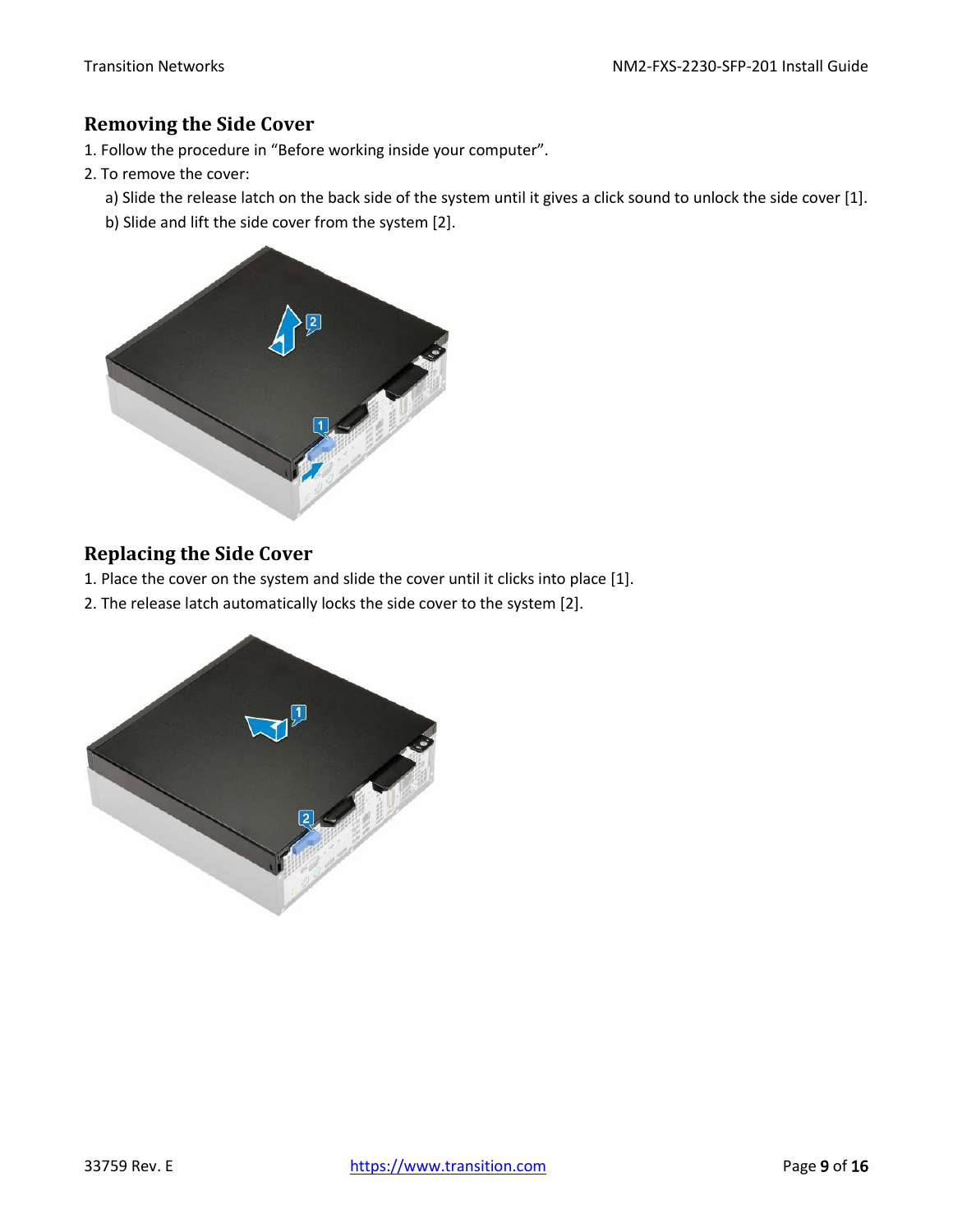# <span id="page-9-0"></span>**System Board / Layout (7060 Micro)**

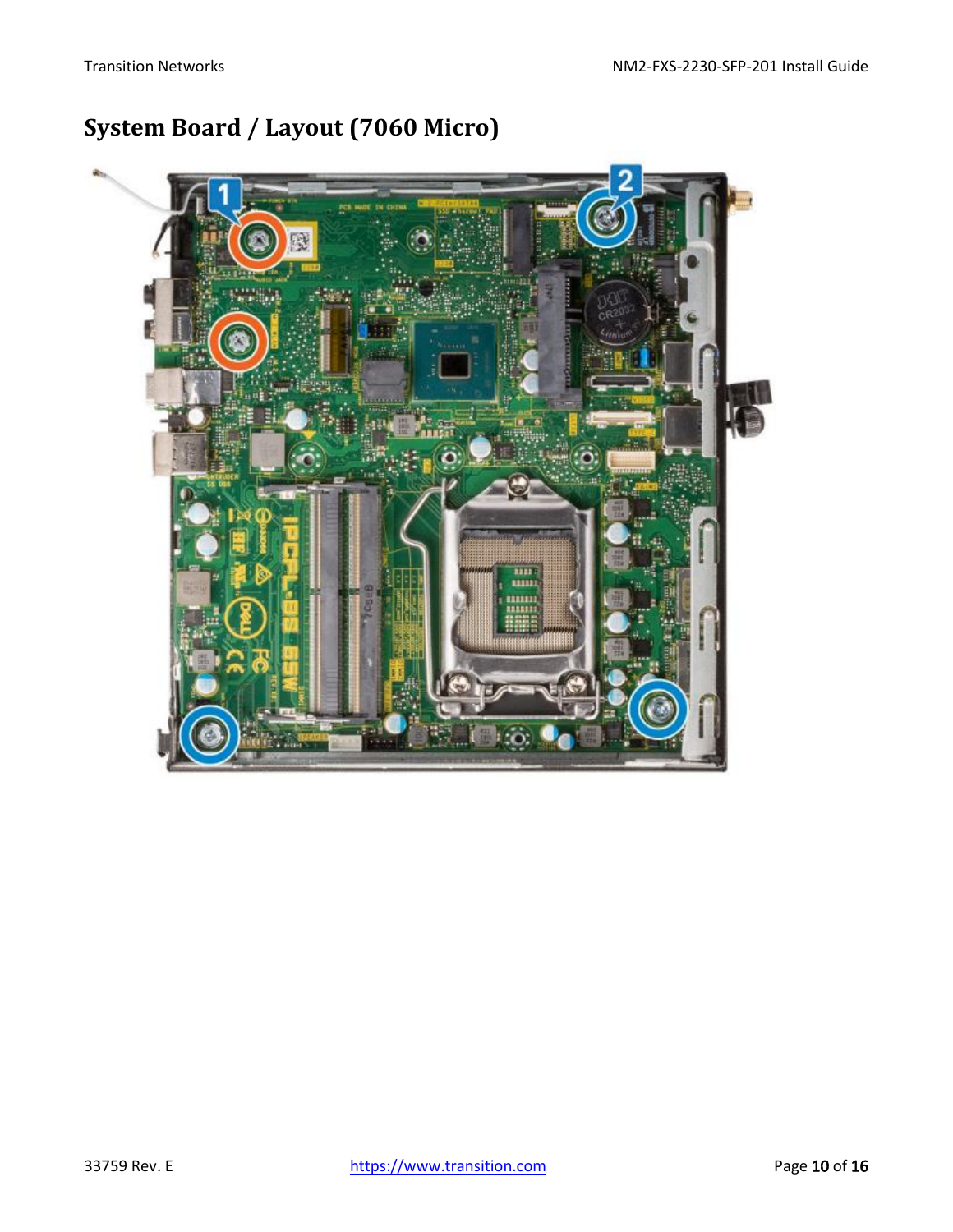### <span id="page-10-0"></span>**Installing the NM2-FXS-2230-SFP-201 in the OptiPlex**

The NM2-FXS-2230-SFP-201 consists of a M.2 NIC that installs into the OptiPlex Micro PC's M.2 "A or E keyed" interface, and a fiber optic adapter that installs into the OptiPlex Micro PC's Option port.

- 1. Remove the PC cover.
- 2. Gently remove the HDD Assembly. See the Dell documentation.
- 3. Remove the 15-Pin DSUB knockout.
- 4. Insert the M.2 NIC into the OptiPlex Micro PC's M.2 "A or E keyed" interface.
- 5. Secure the M.2 NIC Assembly into place using the Securing Screw.
- 6. Insert the fiber optic adapter into the OptiPlex Micro PC's Option port.
- 7. Attach to PC Case using Black SEMS Screw #6-32x1/4", and partially tighten to hold in place as shown below.
- 8. Align #4 Standoff with Top Hole in PC Case.
- 9. Slip #4 Nylon Washer on top of #4 Standoff and insert #4 Screw to secure.
- 10. Tighten using Black SEMS Screw #6-32x1/4".



- SCREW, SEMS, #6-32 X 1/4", BLK ZINC-
- 11. Lift Locking Lever of FFC Connector on fiber optic adapter.
- 12. Insert end of 20-Position FFC Cable into fiber optic adapter, with Pins facing down.
- 13. Push Locking Lever Down to Lock. Check that Cable is secure. See figure below for final placement.
- 14. Gently replace the HDD Assembly.
- 15. Replace PC cover.
- 16. Install the SFP in the open SFP slot.
- 17. Power up the PC.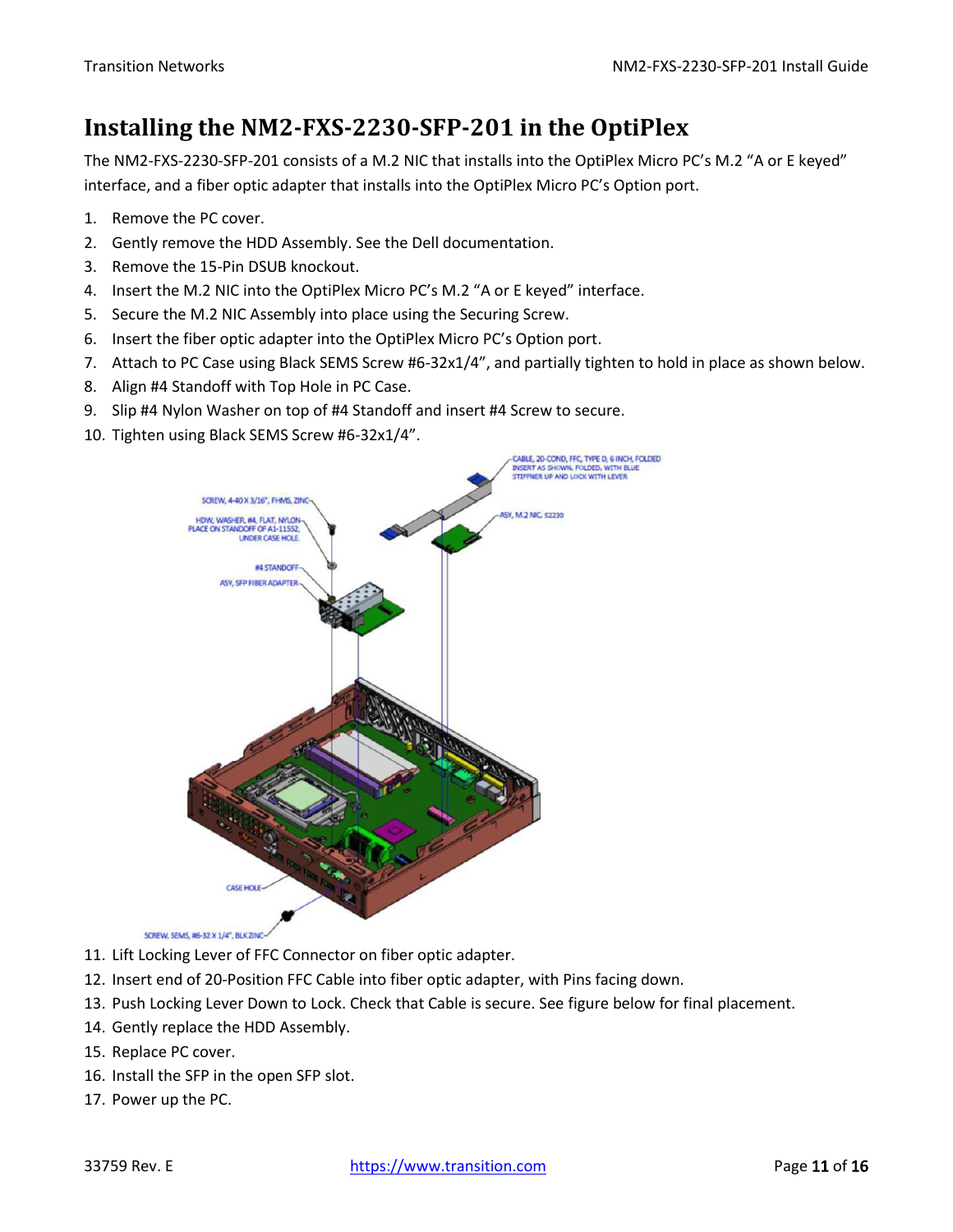#### <span id="page-11-0"></span>**Installed Views**



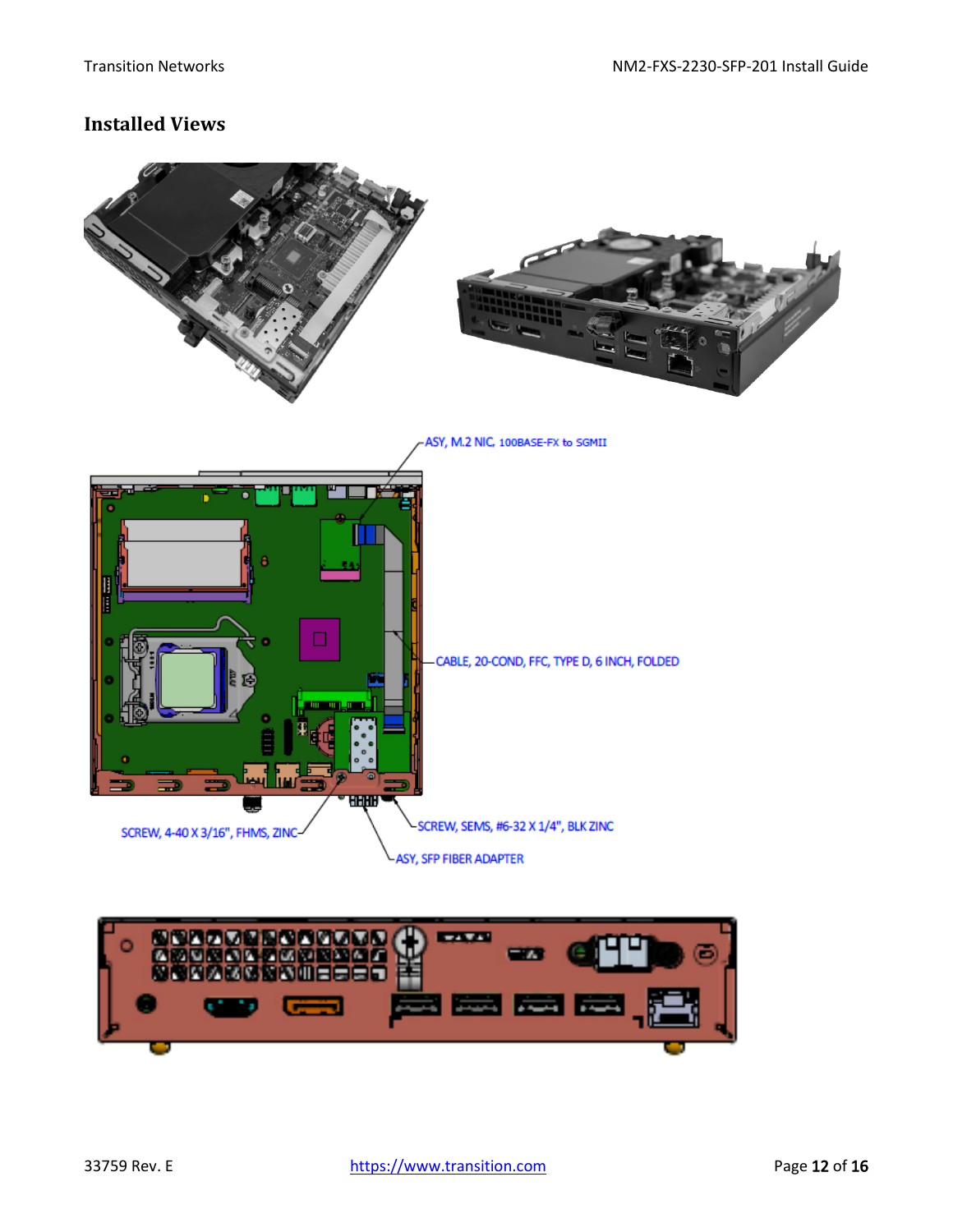#### PXE Boot Loader from Intel.com

PXE boot loader image pre-loaded: [https://downloadcenter.intel.com/download/19186/Intel-Ethernet-](https://downloadcenter.intel.com/download/19186/Intel-Ethernet-Connections-Boot-Utility-Preboot-Images-and-EFI-Drivers)[Connections-Boot-Utility-Preboot-Images-and-EFI-Drivers.](https://downloadcenter.intel.com/download/19186/Intel-Ethernet-Connections-Boot-Utility-Preboot-Images-and-EFI-Drivers)

#### Intel i210 PROSet Drivers from Intel.com

If your PC does not automatically detect the NM2-FXS-2230-SFP-201 NIC, download and install the standard i210 PROSet drivers from Intel at [http://www.intel.com/content/www/us/en/support/network-and-i-o/ethernet](http://www.intel.com/content/www/us/en/support/network-and-i-o/ethernet-products/000005686.html)[products/000005686.html.](http://www.intel.com/content/www/us/en/support/network-and-i-o/ethernet-products/000005686.html)

The Intel® PROSet for Windows\* Device Manager is an extension for Windows Device Manager. When you install the Intel PROSet software, tabs are automatically added to the supported Intel adapters in Windows Device Manager.

These features allow you to test and configure wired Intel® Ethernet Adapters.



The links below apply to the NM2-FXS-2230-SFP-201. At each link, there is a 32-bit and a 64-bit download for each OS.

Intel<sup>®</sup> Network Adapter Driver for Windows\* 7.

[Intel® Network Adapter Driver for Windows\\* 8.1.](https://downloadcenter.intel.com/download/23071/Ethernet-Intel-Network-Adapter-Driver-for-Windows-8-1?product=36773)

[Intel® Network Adapter Driver for Windows® 10.](https://downloadcenter.intel.com/download/25016/Intel-Network-Adapter-Driver-for-Windows-10?product=36773)

The full set of [Intel Network Adapter Drivers](https://downloadcenter.intel.com/search?keyword=Network+Adapter+Driver) for download (e.g., for Linux, Windows Server, etc.) is available. Transition Networks [Resources page](https://www.transition.com/products/network-adapters/nm2-gxe-2230-xx-01/) has Drivers (ZIP format) for Windows 10 32bit and 64bit Drivers, Windows 7 32bit and 64bit Drivers, and Windows 8 32bit and 64bit Drivers.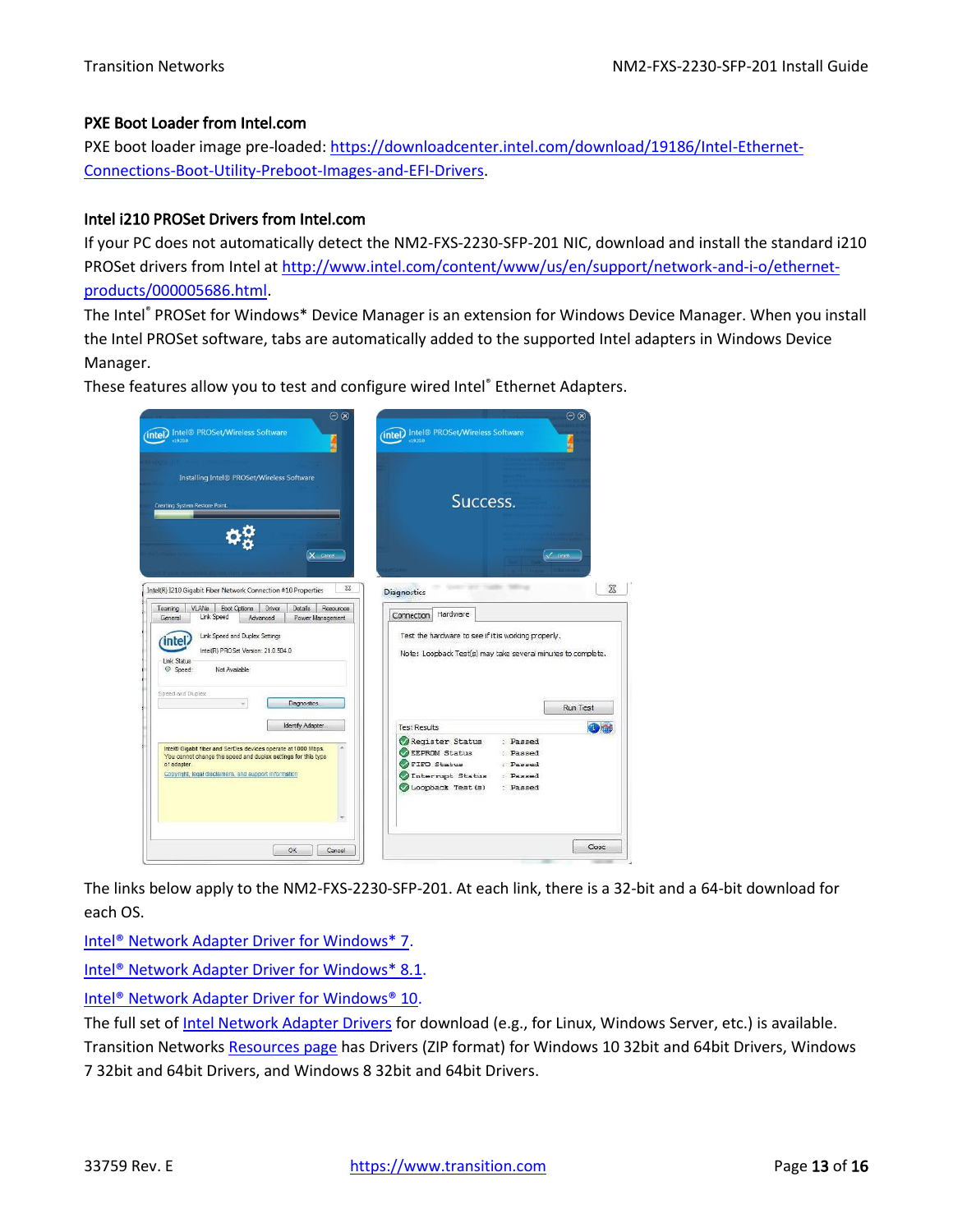### <span id="page-13-0"></span>**Status LED**

The Media Converter has a status LED for checking Link/Activity:

Link/ACTivity LED On = Link; Flashing = Activity. Color is amber when 100M.

# <span id="page-13-1"></span>**Troubleshooting**

This section lists some common problems, their causes, and potential recovery steps.

1. Confirm the Pre-Installation Checklist items on page 8.

2. Verify the Hardware Installation Procedure on page 9.

3. Check that the cabling is securely attached. See the [FOA troubleshooting](http://www.thefoa.org/tech/guides/TT3.pdf) guide or the SFP manual.

4. Check for a mismatch of speed, duplex, protocol, or cable type.

5. Make sure the SFP is plugged in to the open SFP slot before you power on the PC. Failure to do so will cause the device to fail, in which case you must shut down and restart the PC.

6. Use the troubleshooting procedures in the *Dell™ OptiPlex™ User's Guide*.

7. Use the troubleshooting procedures on th[e PXE Boot Loader webpage](https://downloadcenter.intel.com/download/19186/Intel-Ethernet-Connections-Boot-Utility-Preboot-Images-and-EFI-Drivers) as required.

8. Use the troubleshooting procedures on th[e Intel i210 PROSet Drivers webpage](http://www.intel.com/content/www/us/en/support/network-and-i-o/ethernet-products/000005686.html) as required.

9. Verify that the link partner is active and can send/receive traffic; make sure partner settings match; verify that the port is enabled; try connecting to another port or link partner. Check for incompatible or conflicting devices / settings.

10. Run Windows Device Manager and scan for changes.

11. Check if the PC's BIOS version is appropriate and update to the latest. See the PC documentation.

12. Run the PC diagnostics (e.g., [Dell Quick Test](http://www.dell.com/support/home/us/en/4/quicktest) or [Dell pre-boot diagnostics\)](http://www.dell.com/support/Article/us/en/4/266787).

13. Automatically detect and update drivers and software if you are connected to the Internet from the computer that needs updated drivers from [http://www.intel.com/support/network/sb/CS-031482.htm.](http://www.intel.com/support/network/sb/CS-031482.htm)

14. Record information and contact TN Technical Support. See Recording Model and System Information below.

### <span id="page-13-2"></span>**For More Information**

To view the Dell™ OptiPlex<sup>™</sup> User's Guide at the [Support Center](http://www.dell.com/en-us/work/shop/productdetails/optiplex-7050-micro?ref=PD_OC) web page:

1. Click Start  $\rightarrow$  Help and Support  $\rightarrow$  Dell User and System Guides  $\rightarrow$  System Guides.

2. Click the User's Guide for your computer.

The User's Guide is also available on the optional Drivers and Utilities media.

Technical information in this document is subject to change without notice.

See our [SFP Products](https://www.transition.com/lines/optical-devices/?fwp_platform=platform-sfp) for more SFP information.

The Fiber Optic Association, Inc. provides a Technical Bulletin on "Guidelines For Testing And Troubleshooting Fiber Optic Installations" at [http://www.thefoa.org/tech/guides/TT3.pdf.](http://www.thefoa.org/tech/guides/TT3.pdf) Other FOA Technical Bulletins to be used as references for the design and planning of the network can be downloaded from the FOA Tech Topics [website.](http://www.thefoa.org/tech/)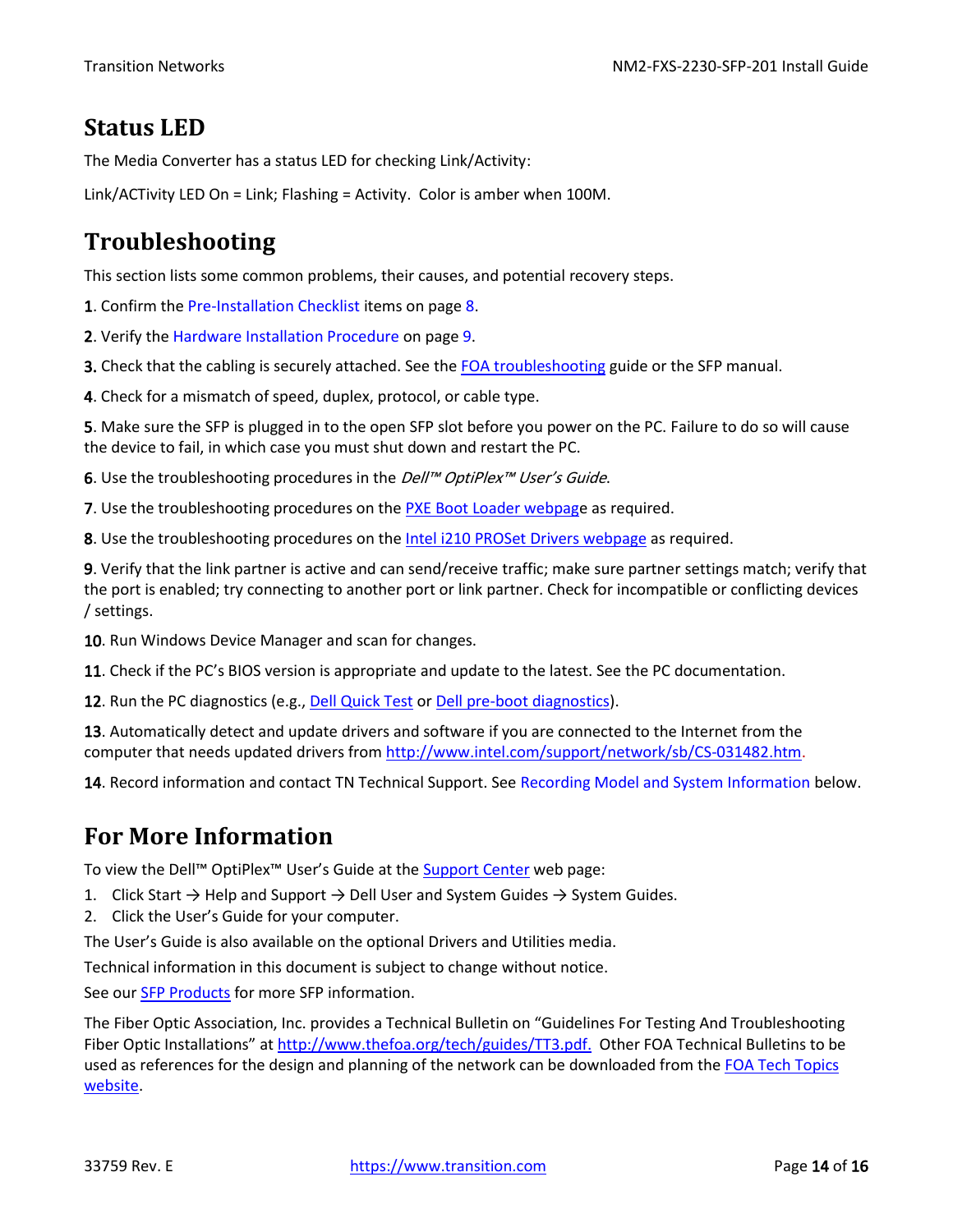### <span id="page-14-0"></span>**Record Device and System Information**

After performing the troubleshooting steps, and before calling or emailing Technical Support, please record as much information as possible in order to help the TN Tech Support Specialist. Record the following information:

| 2. Record the System information: Check your computer documentation for support information. |
|----------------------------------------------------------------------------------------------|
|                                                                                              |
|                                                                                              |
|                                                                                              |
|                                                                                              |
|                                                                                              |
|                                                                                              |
|                                                                                              |
|                                                                                              |
|                                                                                              |
|                                                                                              |
|                                                                                              |
|                                                                                              |
|                                                                                              |

### <span id="page-14-1"></span>**Contact Us**

Technical Support: Technical support is available 24-hours a day US and Canada: 1-800-260-1312 International: 00-1-952-941-7600

#### Main Office

tel: +1.952.941.7600 | toll free: 1.800.526.9267 | fax: 952.941.2322 sales@transition.com | techsupport@transition.com | customerservice@transition.com

#### **Address**

Transition Networks 10900 Red Circle Drive Minnetonka, MN 55343, U.S.A.

Web: https://www.transition.com